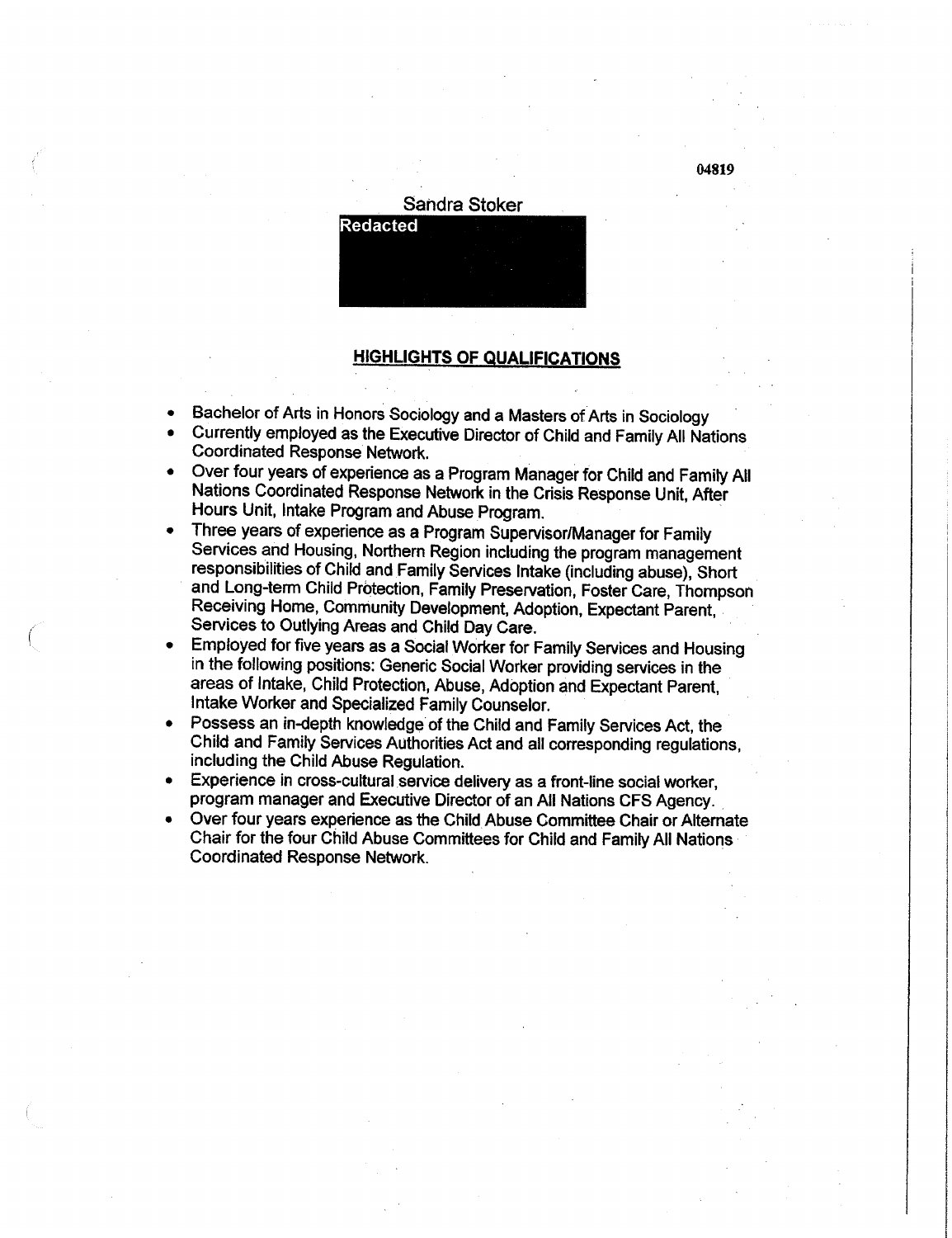### **WORK EXPERIENCE**

## **2010-Present: Executive Director Child and Family All Nations Coordinated Response Network Winnipeg, Manitoba**

**2009 :**

# **Interim Executive Director**

**Child and Famiiy All Nations Coordinated Response Network Winnipeg, Manitoba** 

# $\overline{\phantom{a}}$

- for the accomplishment of the objectives and politics of the style with a gency **Directors**<br>Directors
- Partner with the Board of Directors to fulfill its governance role
- Manage Organizational Development and Service Delivery
- Ensure the effective Management of Human Resources
- Ensure the Financial Management of the organization
- Promote and maintain positive Community Relations
- Manage the day to day Operations of the agency
- Recruitment, orientation, training, and direct supervision of the Executive Management Team

## **2005-2009: Program Manager, Crisis Response Unit, After Hours Unit, Intake Program and Abuse Program Child and Family All Nations Coordinated Response Network Winnipeg, Manitoba**

#### Duties:

- Strengthen existing service delivery systems, identifying and recommending improvements to the program to meet changing mission parameters and requirements, and contributing to the strategic planning processes of ANCR
- Develop and maintain appropriate management/reporting systems, maintain records that provide for the proper evaluation, control and documentation of assigned activities
- Develop and implement a program based budget and accounts for variations in expenditures from the approved financial pian.
- Ensure full compliance with Case Management Standards, legislation, regulations and ANCR policies.
- Meet all agency administrative, service and personnel policy and procedural requirements within the program
- Take leadership in the development of an effective and dynamic program management team; Takes corrective action as necessary and where subordinates are present, relieve them of the most difficult, sensitive or controversial decisions within the program.
- Ensure that adequate and appropriate human resources are available, trained and supported to carry out the responsibilities of the program, making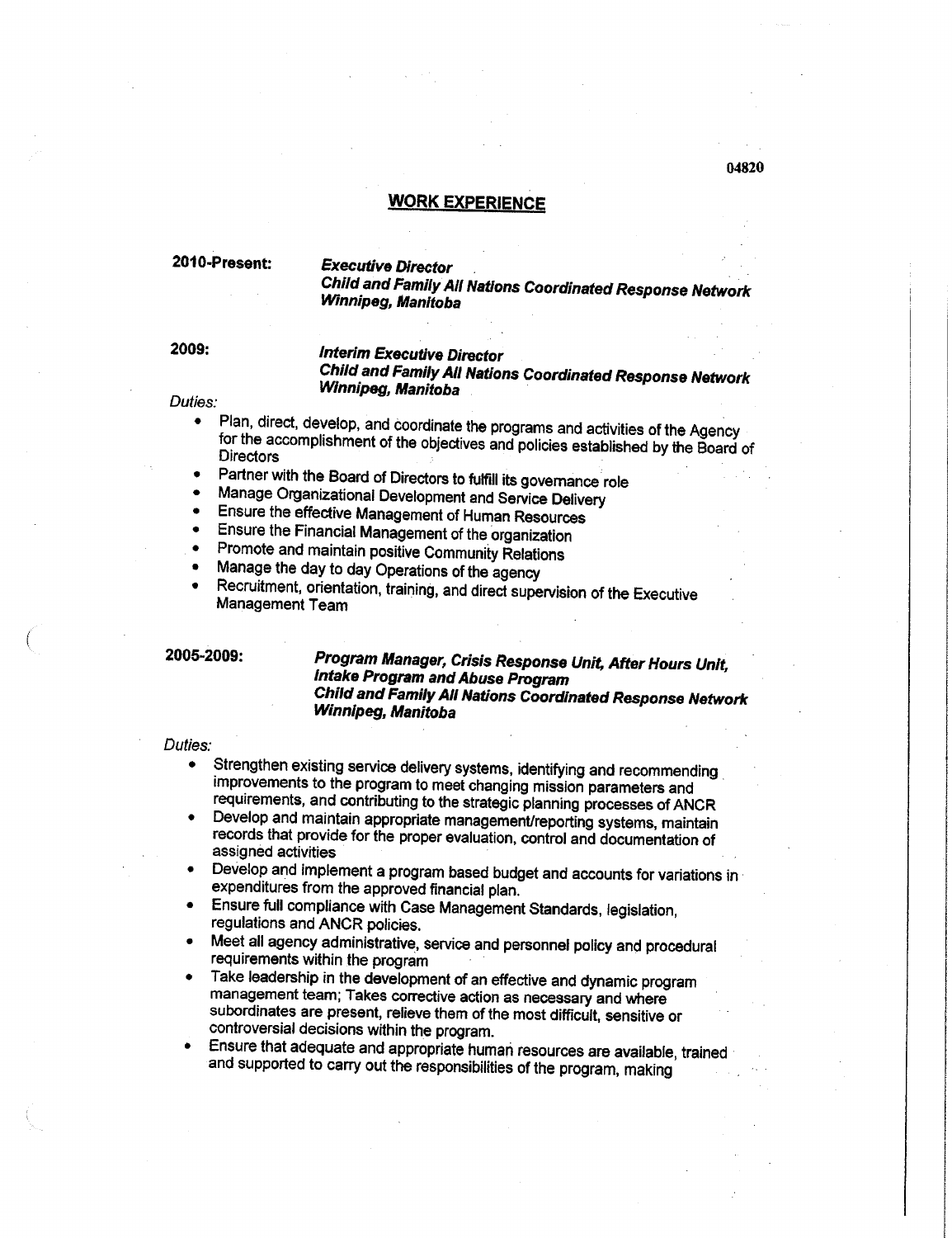recommendations on hiring, termination, promotion and discipline of staff as required.

- Work collaboratively with other community and related service organizations to achieve program goals and objectives.
- Confer with and represent the program and the department in meetings with other relevant organizations, departments and with a variety of public, business and community groups and organizations.
- Stay abreast of technological, legal and operational changes that affect the activities and work processes of the program.
- Responsible for the recruitment, orientation, training and direct supervision of all Program Supervisors.
- Child Abuse Committee Coordinator responsible for recruitment, orientation and training of Child Abuse Committee Members; chair all Child Abuse Committee Meetings, ensure that committee operations and decisions are made in compliance with the Child and Family Services Act and Child Abuse Regulations

## **2004-2005: Program Specialist, Child Protection and Family Services Child and Family Services General Authority Winnipeg, Manitoba**

#### Duties:

- Provide support, guidance and consultation to agencies regarding service delivery, program requirements, and legislation and regulation interpretation.
- Follow up with agencies regarding any concerns/complaints related to service delivery.
- Compile annual statistics for the General Authority and the Child Protection Branch.
- Ensure agencies are complying with legislation, regulations and program standards.
- Approve Child Abuse Committee Membership lists for each mandated agency
- Follow-up all Child Death Cases involving a General Authority Agency.
- Work collaboratively with agencies and other Authorities to ensure effective service delivery.

## **2001 -2004: Program Manager, Family Services and Housing Family Services and Housing, Northern Region, Thompson Area**

### Duties:

- Program Management of Child and Family Services Intake, Child Protection, Services to Families, Foster Care, Adoption, Expectant Parent, Child Day Care, Agency Licensed Receiving Home, Community Development and Protection, Family Preservation and Services to Outlying Communities.
- Responsible for the development and monitoring of program budgets, operations, ensuring program standards and policies are being followed.
- Ongoing program evaluations, reviews and program implementations.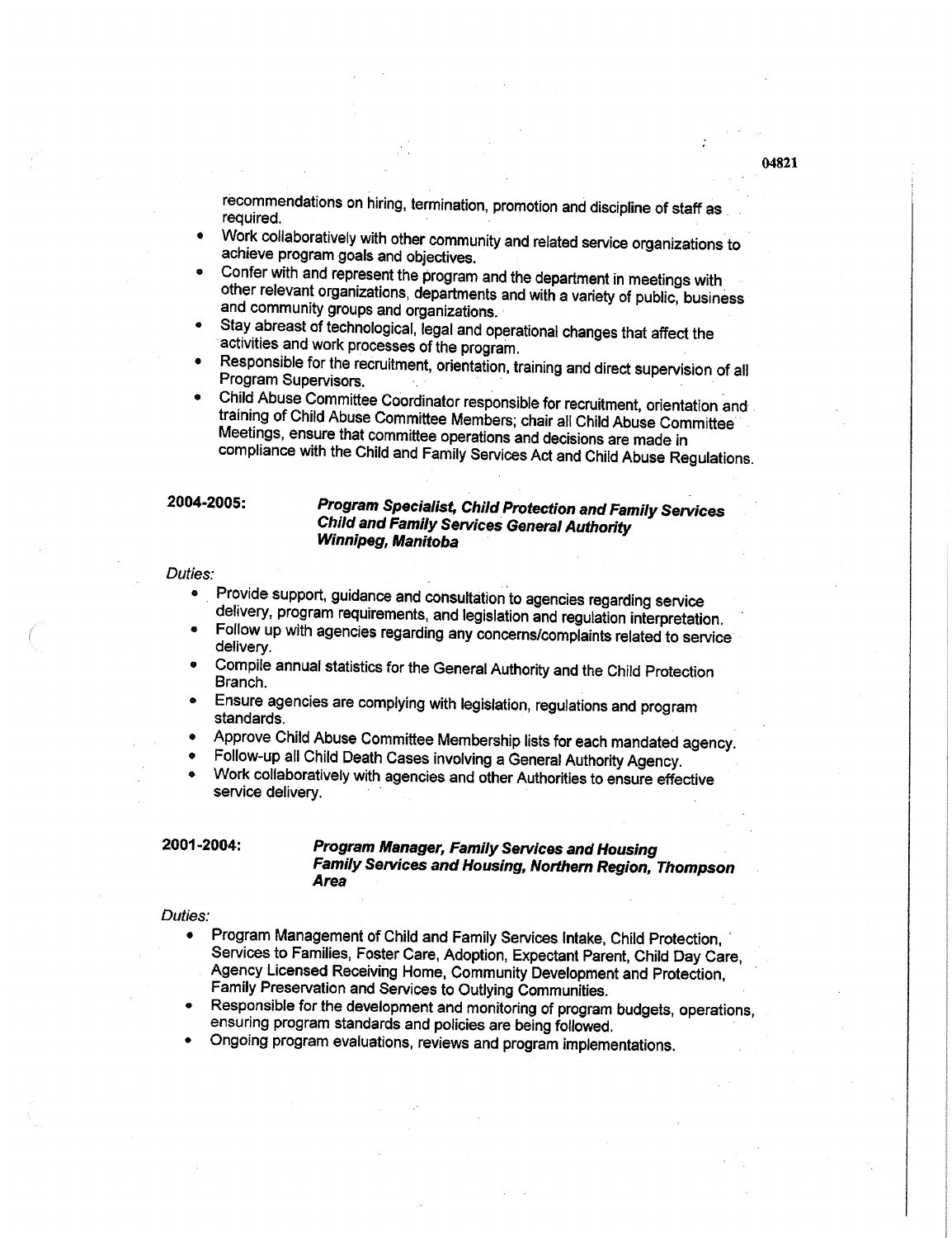- Staff management including direct supervision and support, conducting employee performance evaluations, monitoring job performance.
- Responsible for the recruitment, orientation and training of new staff.
- Function as part of a management team responsible for agency operations.
- Act as a liaison and work collaboratively with other community and related service agencies.

## **2000-2001: Supervisor for Family Services Emergency Duty Service Family Services and Housing, Thompson Area**

Duties:

- Provide direction and supervision to on-call emergency duty worker regarding child protection services, mental health and home-care services.
- Assess risk in crisis situations and instruct emergency duty worker with follow-up needed.

## **1999-2001: Generic Social Worker Child and Family Services Thompson, Manitoba**

Duties:

- Providing service delivery under the Child and Family Services Act in the areas of Child and Family Services Intake, Voluntary Support Services, Child Protection, Abuse, Adoption, Expectant Parent.
- Function as part of a child welfare team.
- Responsible for recording intake statistics.
- Responsible for case management including initial interviews and assessments, developing case plans, implementation of case plan and service delivery, evaluation of case plan.
- Coordination of services to families and work as a member of a multi-disciplinary team.
- Work cooperatively and in conjunction with Aboriginal Agencies.
- Follow proper legal procedures and prepare all court documentation for Child Protection Court.
- Responsible for financial management and planning on caseload.

## **1997-1999: Intake Worker**

**Child and Family Services Thompson, Manitoba** 

### Duties:

- Respond to and provide service on all new intakes into the agency.
- Function as a member of a child welfare team.
- Responsible for case management including initial assessment, developing case plans, implementation of plans and services, conduct case evaluations.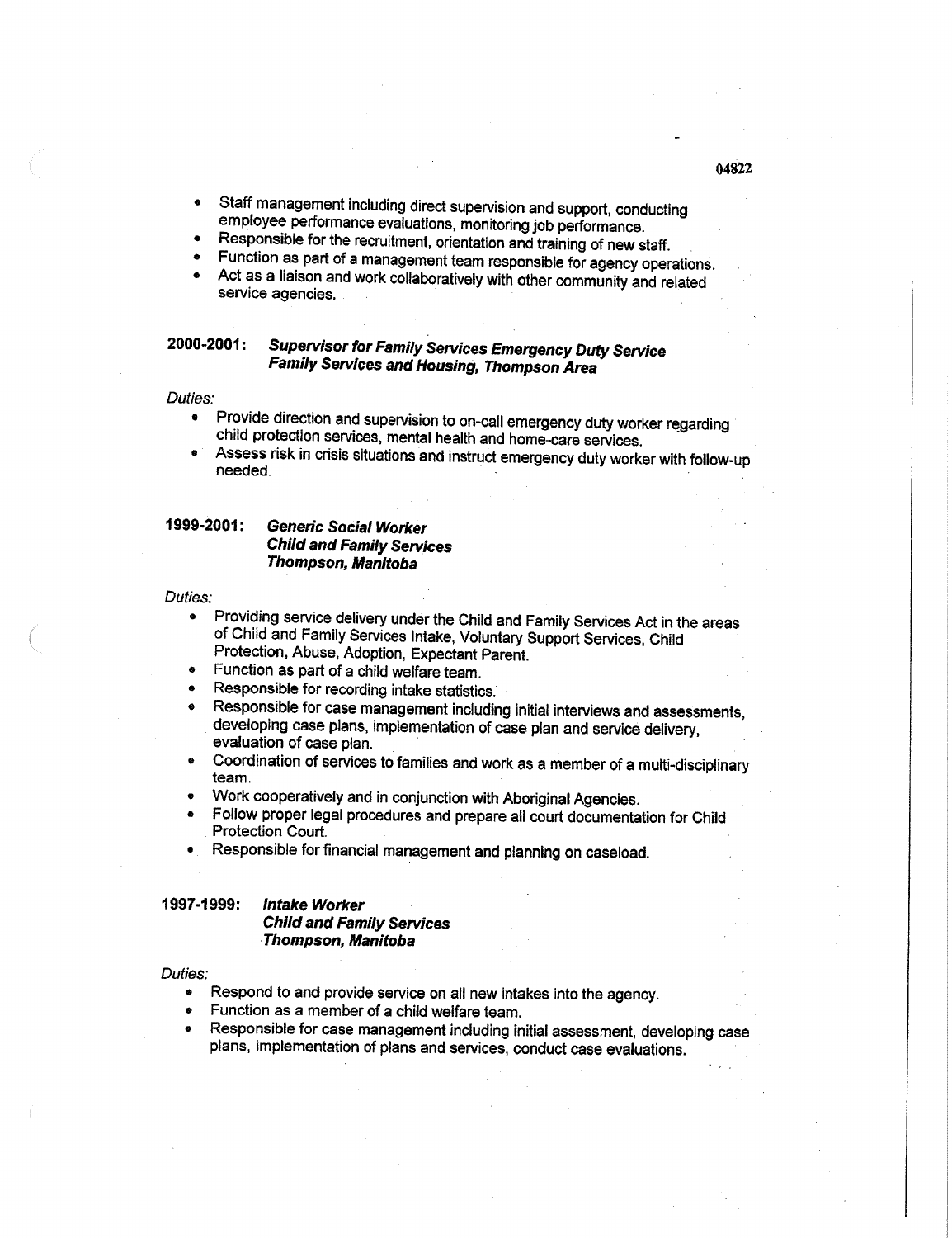- we continue for your vices to families and work as a member of a multi-disciplinary<br>team.
- Work cooperatively and in conjunction with Aboriginal Agencies.
- Follow proper legal procedures and prepare all court documentation for Child Protection Court.
- Responsible for financial management and planning on caseload.

## **1996-1997: Specialized Family Counselor Child and Family Services Thompson, Manitoba**

### Duties:

- Providing individual and family counselling to parents and teenagers in a famil setting.
- Developing program mandate and services.<br>• Conducting initial assessments completing
- Conducting initial assessments, completing social history and family assessments, preparation of case plans, case management, completing case reviews.
- Development and facilitation of parenting groups.
- Crisis intervention and family mediation.

## **EDUCATION**

- **1993-1998:** Master of Arts (Sociology) University of Manitoba
- **1989-1993:** Bachelor of Arts (Honors Sociology) University of Western Ontario
- **1985-1989:** High School Diploma RD Parker Collegiate

### **TRAINING**

**2011: Sharing Indigenous Ways of Helping and Healing Conference**  Southern First Nations Network of Care Winnipeg, Manitoba

> **Child and Family Services Board Leadership Workshop**  Southern First Nations Network of Care Winnipeg, Manitoba

**9 th Structured Decision Making Conference**  Children's Research Center Baton Rouge, Louisiana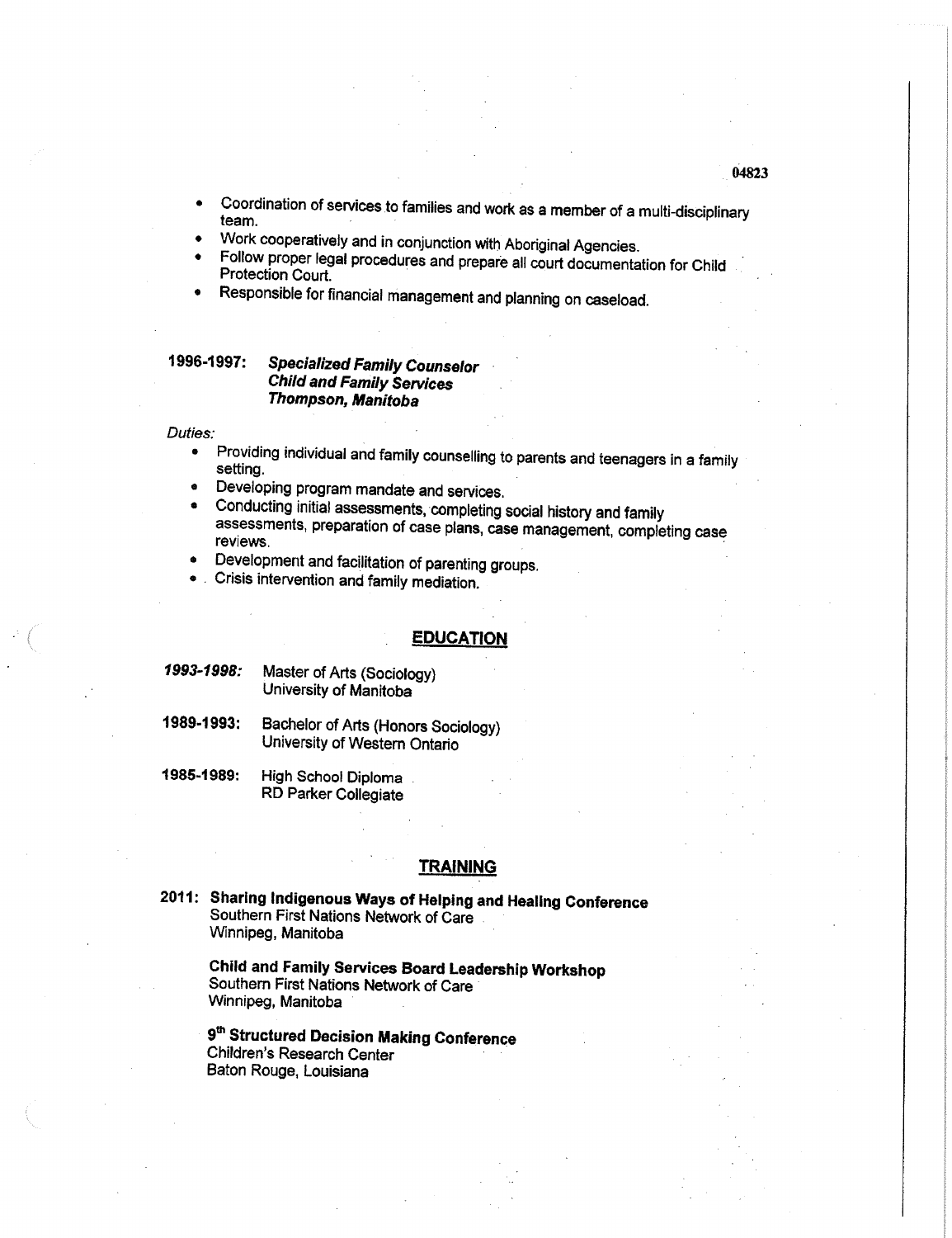**2010: Transformational Leadership**  Organization and Staff Development Winnipeg, Manitoba

> **Communication Styles**  Organization and Staff Development Winnipeg, Manitoba

**International Policy Governance Association, Unleash Your Board's Potential**  Las Vegas, Nevada

**Differential Response Overview and Structured Decision Making**  Southern First Nations Network of Care Winnipeg, Manitoba

**2009: 25th National Symposium on Child Abuse**  National Children's Advocacy Center Huntsville, Alabama

> **Multi-System Training: Response to High Risk Victims**  Manitoba Family Services and Housing Winnipeg, Manitoba

**Manitoba Child and Family Services Provincial Standards Training**  Southern First Nations Network of Care Winnipeg, Manitoba

**2008: Annual Manitoba Child Abuse Coordinators Conference**  Child Protection Branch Winnipeg, Manitoba

> **2008 Joining Together: issues and Initiatives in Child Maltreatment**  Canadian Society for the Investigation of Child Abuse Calgary, Alberta

**2007: Annual Manitoba Child Abuse Coordinators Conference**  Child Protection Branch Winnipeg, Manitoba

> **Missing and Exploited Children Conference**  Canadian Center for Child Protection Winnipeg, Manitoba

**American Humane Differential Response Conference**  American Humane Association Long Beach, California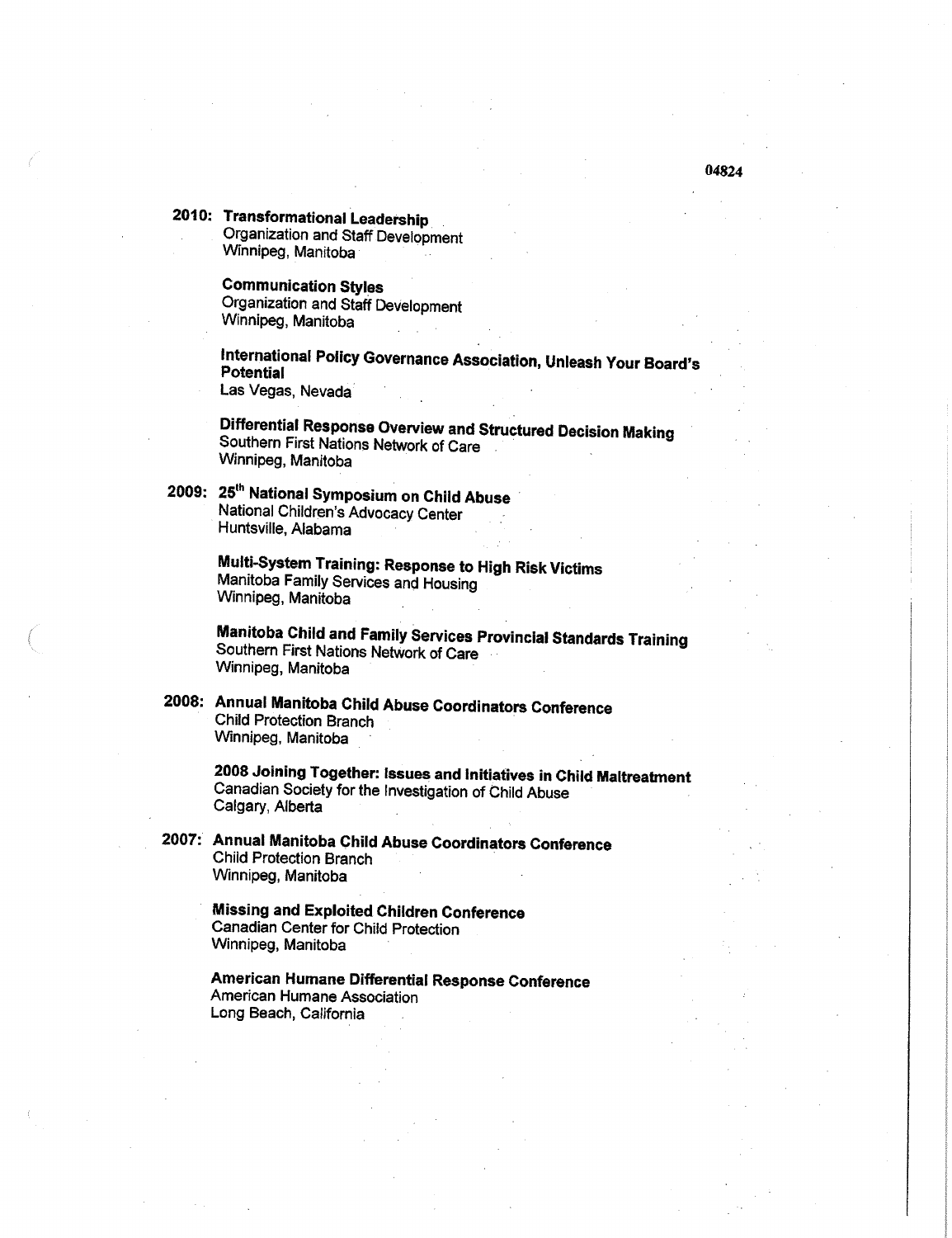- **2006: Missing and Exploited Children Conference**  Canadian Center for Child Protection Winnipeg, Manitoba
- **2005: Training of the Trainers, Intake Module**  Manitoba Family Services and Housing Strategic Initiatives Winnipeg, Manitoba
- **2004: Core 503: Transfer of Learning**  Child Protection Branch Winnipeg, Manitoba
- **2003: Managing Projects for Results**  Organization and Staff Development Winnipeg, Manitoba

**Core 504: Supervising and Managing Group Performance**  Child Welfare and Family Support Branch Winnipeg, Manitoba

**Training of the Trainers Authority Determination Process**  Child Welfare and Family Support Branch Winnipeg, Manitoba

**2002: Core 501: Managing within a Child and Family Serving System Core 502: Managing work through other people**  Child Welfare and Family Support Branch Winnipeg, Manitoba

**Cross Cultural Awareness Workshop**  Mystery Lake School Division Thompson, Manitoba

**2001: Managing Under the Collective Agreement**  Organization and Staff Development Winnipeg, Manitoba

**2000: Nonviolent Crisis Intervention Refresher**  Crisis Prevention Institute Thompson, Manitoba

**1998: Assessment and Treatment of Child Sexual Abuse**  HQS Consulting Services Winnipeg, Manitoba

> **Fetal Alcohol Syndrome Learning Workshop**  Manitoba Family Services and Housing Thompson, Manitoba